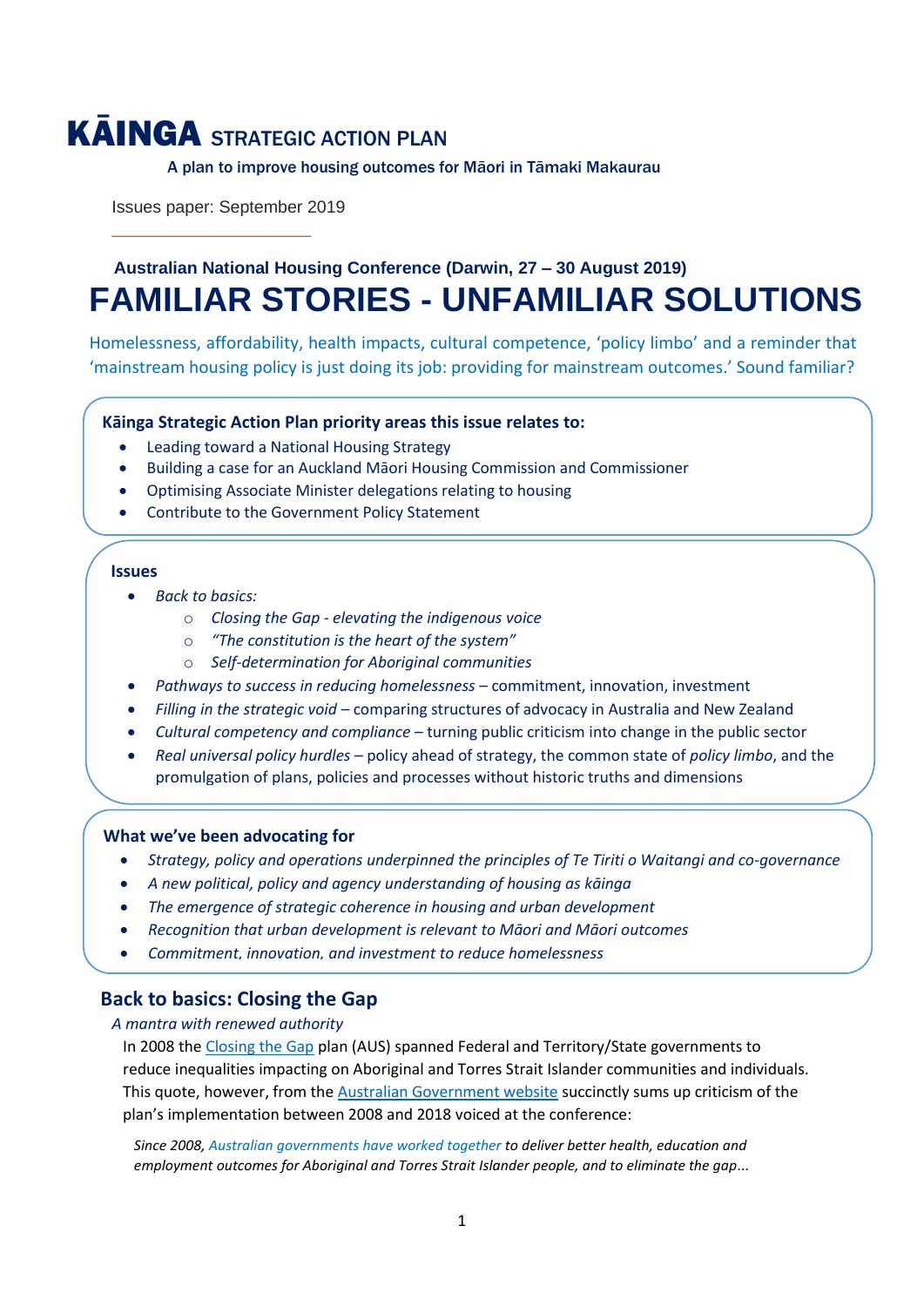The idea and practice of 'Australian governments working together' without Aboriginal partnership has taken a decade for Indigenous leaders to de-bunk (again) and definitively reverse. The result is a [new partnership](https://closingthegapday.net/closing-the-gap-program/) (2019) between the governments and Aboriginal peak sector bodies to take shared responsibility for delivering on a revamped Closing the Gaps plan:

*In December 2018, COAG committed to forming a genuine formal partnership with Aboriginal and Torres Strait Islander peoples to finalise the Closing the Gap Refresh and provide a forum for ongoing engagement throughout implementation of the new agenda.* 

In another iteration of this shift, a separate Australian report is commonly referred as the *FIBI report* and it has created a movement of its own: **FIBI** – **F**or **I**ndigenous, **B**y **I**ndigenous.

This is a bit of return to first principles. *How is the New Zealand government and local authorities doing with actually just closing the gaps, or with FIBI?*

The Waitangi Tribunal found in the 2017 Tū Mai Te Rangi [Corrections Report](https://maorilawreview.co.nz/2017/04/tu-mai-te-rangi-the-crown-and-disproportionate-maori-reoffending-rates/) that it is precisely the *gap* in recidivism rates defined by ethnicity that presents constitutional problems for the department and government. Corrections is responsible for managing our justice project, and higher recidivism among Māori emerges as a simple failure to provide *equal outcomes*.

With regard to *FIBI* Mangere, Tamaki, Porirua, and many other areas are currently being 'redeveloped'… *FIBI*? How does FIBI play out in Housing New Zealand elements of the Auckland Housing Programme? The new Ministry of Housing and Urban Development – intended to be a Ministry for Change - has been developing its Māori Unit and the Māori work programme. A codesign process on both points was proposed by government… *FIBI*?

# **Back to basics: "The constitution is the heart of the system"**

#### *Remembering where to start*

The Kāinga plan grapples with the idea of a national housing system (one that [HUD is the steward](https://www.hud.govt.nz/assets/About-HUD/af1670f260/HUD-Strategic-Intentions-2019-2023.PDF) of and have been asked to provide information on), and a national housing agenda – what we want from our housing system, and especially from our public investment and intervention. It's easier if you start in the right place: what does Te Tiriti and our constitution expect of a housing system?

The Kāinga plan calls for national strategy with human rights and the Treaty of Waitangi at its heart. New Zealand's constitution is referred to as an 'unwritten constitution'. It is true other countries have specific documents referred to as 'written constitutions' but really, what a ridiculous thing to say. That said, mild uncertainty about the actual full and total contents of our constitution has probably been useful over the years – for both parties to Te Tiriti.

But it has also enabled us to not think too directly about it, not to teach it, for example, or pop it up on the fridge. The idea of our constitution being the heart not only of a future housing agenda and strategy, but also at the heart of our actual living housing eco-system is compelling.

# **Back to basics: Self-determination for Aboriginal communities**

#### *A Rangatiratanga – Self-determination 'compare and contrast'*

Fundamental differences exist in the political voice, the well-beings, and aspirations of Māori and Indigenous Australians. Fundamental differences also exist in government responses.

In Australia, a sociologically led process of reconciliation has been underway for decades now. The idea of meaningful financial or commercial settlement of historic wrongs against Aboriginal communities is side-lined behind a framework promoting reconciliation with the wrongs and with one another. This model can and has been deeply criticised, but hope is frequently restored when you hear people like Shona Reid (see below) speak about her work.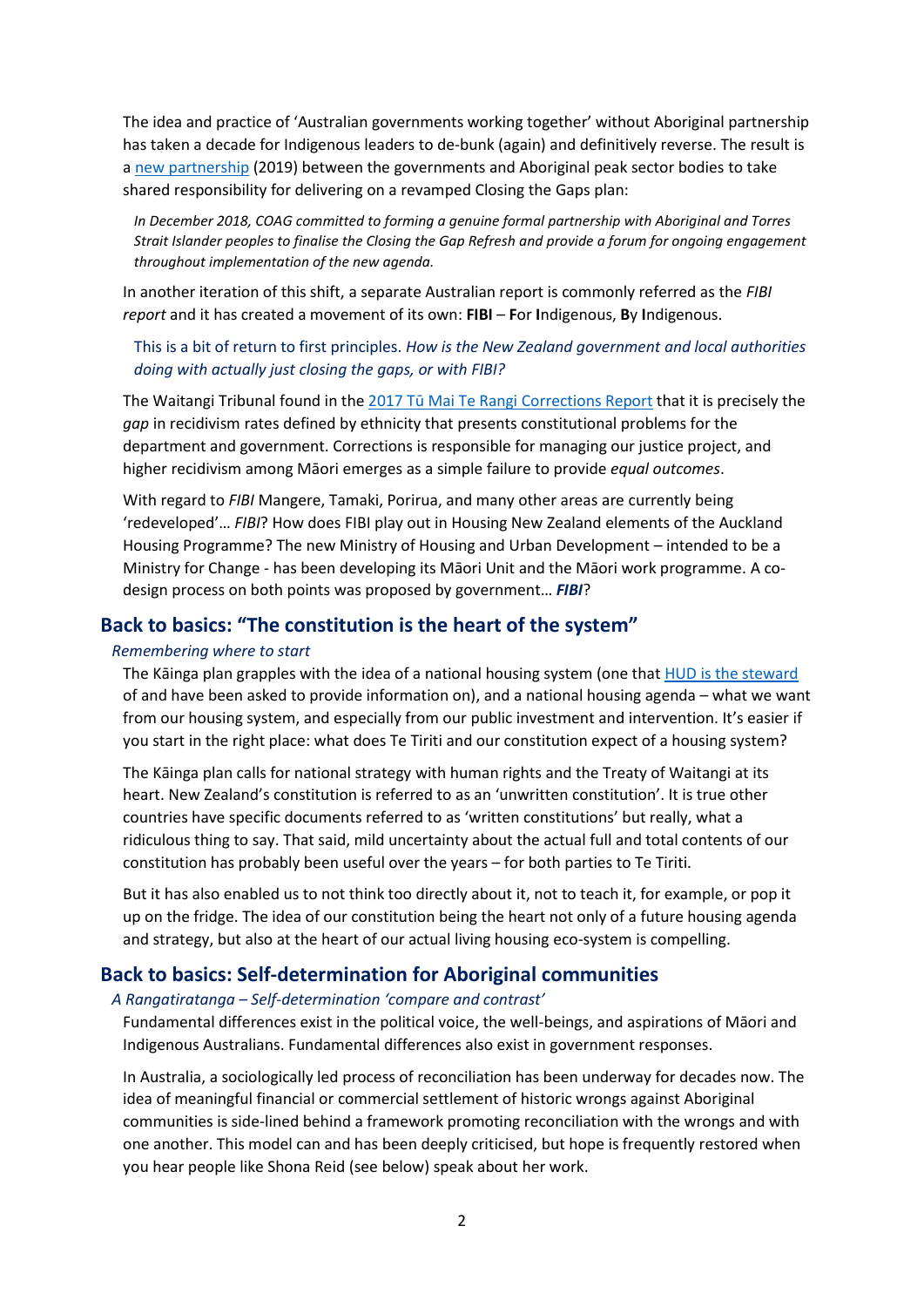In New Zealand a commercially driven framework for 'reconciling' historic breaches of Te Tiriti has been implemented – Treaty *settlements*. The law is the basis of our process of *reconciliation*. Commercially the process is flawed (commercial settlements are nominal at below 5c on the dollar of agreed loss), and socially it obscures reconciliation.

In both countries the mode of exchange has been underscored by an obvious need to enable a new era of independence, political voice and engagement with the state. Rangatiratanga is a building force in New Zealand, both at a collective and iwi level. We heard frequent reference to public investment leading to self-determination, but we were unable to find key indicators of that outcome, or a shared understanding of what it meant.

We didn't hear Indigenous leaders standing up and saying 'we've achieved self-determination through this program'. The new Closing the Gaps partnership should be a turning point…

# **Pathways to success in reducing homelessness**

#### Commitment, innovation, investment

Sydney has had some success in addressing inner-city homelessness. Practitioners in Auckland are of course familiar with this success, but I have already had my balloon popped by too many reminders that *the difference is that in Sydney they had resources.*

So we are in agreement then. Addressing homelessness requires *resources*. There is plenty of proof that plans and promises without funding are meaningless, but not just because there's no money. An absence of funding also means that the strategic driver for organisational investment has not been identified; it means the people who hold the money don't know about it.

So getting a project or initiative *funded* means having money *and* mandate. This, in turn, means one more thing - usually. If money flows down, it has strings attached. Outcomes expected. Business cases required. Evidence gathered. Reporting reported. Evaluation of value for money.

And if senior leaders see value for money, that in turn leads to another thing. More money.

Auckland Council likes to sheet funding decisions back to the Auckland Plan with the Long-term Plan on the interchange bench, relied on because they are both publicly consulted. Funding is a key marker of organisational commitment… So why then do we need to *follow the money*?

#### *Following the money*

With the time and expertise, it is relatively easy to look through the books of councils and governments to see where money is allocated – to departments (like *Parks and Recreation*) or to other line items, like the *scrabble world champs*. *Following the money* involves chasing those allocations through the hands and channels of the institution until you see the actual programme or project where the money is spent on an activity that +/- delivers an outcome.

The amount may get smaller as you go, but the notion of an intended outcome should remain. There are a couple of classic learnings. One is that money allocated for an outcome can get steered away – this is a double-edged sword as it means there is the flexibility to change direction. Another is that where the desired outcome is a hard one – because it isn't well understood or because it was over-ambitious – the money lies dormant. Over time, however, money has a habit of slowly getting whittled down - distributing and redistributing itself.

A *follow the money* movement is emerging over federal allocations for Aboriginal housing in the order of AU\$ billions. The consensus is not enough of it is flowing to the outlet and reaching communities (FIBI). In the background is a tough question: if the outcomes allocated for are not being reported, who is monitoring the process and holding interim recipients to account?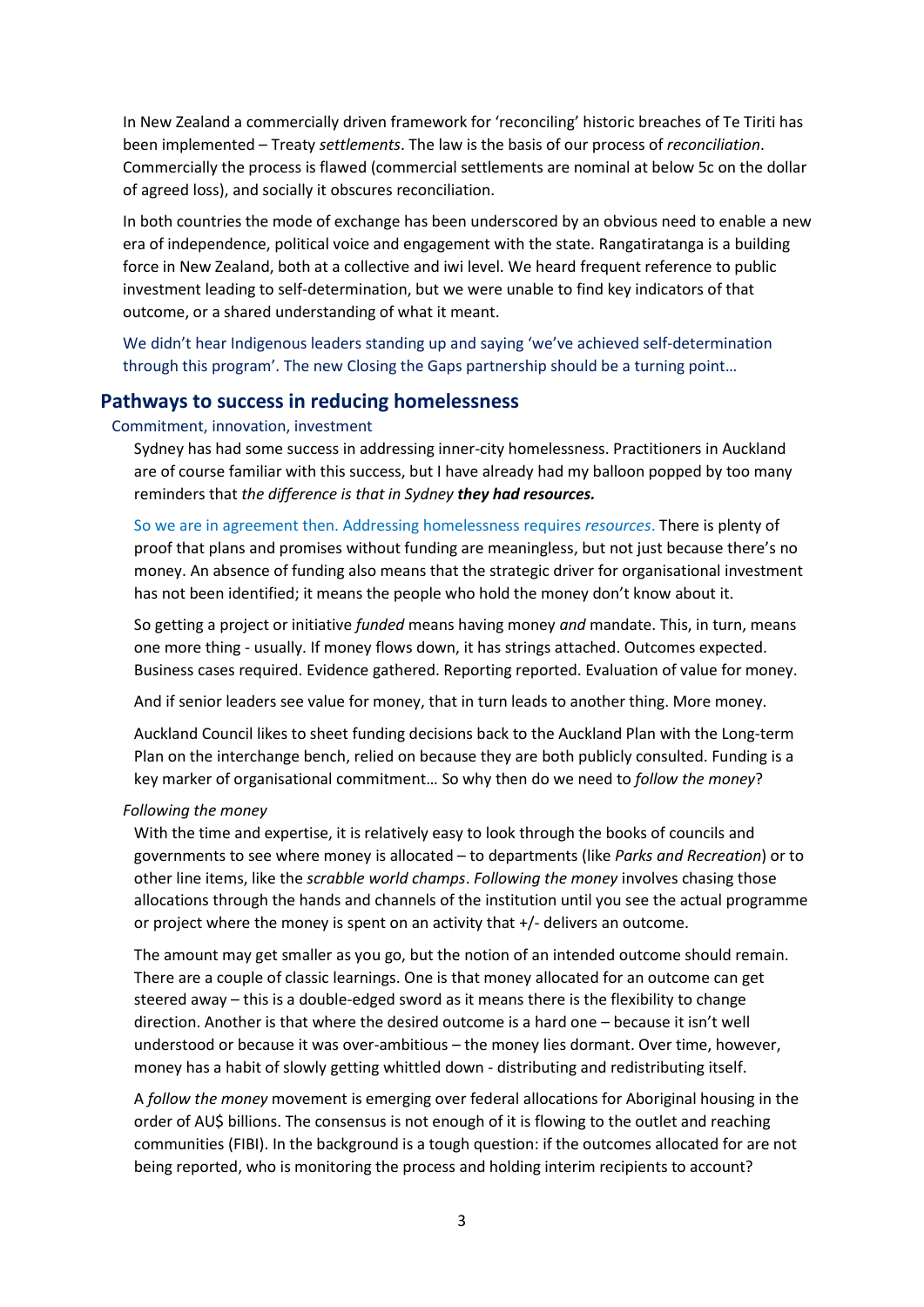#### *Sydney - A brief illustration*

In 2017 Martin Place in the commercial centre of Sydney became a tent-city occupied by up to 60 rough-sleepers in highly visible tents. This catalysed action, with public sector resource and expertise led by the Lord Mayor reaching an agreement with the Tent City Mayor that the rough sleepers would move to a secure 24-hour safe space when available. Not surprisingly, establishing a secure 24-hour safe space for rough sleepers *suddenly seemed really easy.*

In this case, funding and resources which may not have been allocated to rough sleeping previously was suddenly found and made available. Not surprisingly, the funding was well spent including for innovation, with outcomes plain to see… the media was watching like a hawk.

In Auckland, despite facing an on-going battle with a lack of housing supply, the Auckland Housing First collective continues to achieve success in addressing homelessness. On a dollar for dollar basis through, and despite recent additional funding, the Auckland Housing First is simply not resourced to make an impact for all rough-sleepers across all of Auckland.

Other initiatives are underway, which mostly fit into a service design and re-design category, where the idea of additional funding is just one of the things hoped for as a new input.

One senior practitioner said to me we need to remember to prioritise *turning of the tap*, too. *Turning of the tap* means intervening to prevent additional people becoming homelessness. If this is not done, we continue in our aspirations to assist rough sleepers into kāinga, but more flow onto the street behind us because of unaddressed problems in the housing system itself.

Two things are clear - (a) attempting to reduce rough-sleeping through better coordination alone (i.e. no new funding) simply makes a difficult task as difficult as it can be, and (b) the public sector is charged with using public money for public good on behalf of the public.

It took a tent city to get traction in Sydney. Time for a visit to MacPac or Kathmandu?

# **Filling in the strategic void**

In Australia a constellation of organisations advocate and progress Indigenous housing matters to and along-side the public sector. How does the NZ constellation compare?

Like New Zealand, Australia lacks a National Housing Strategy. While a national strategy in Australia might seem unwieldly, where there is investment strategy helps link the initial investment decision with desired outcomes (notional or real). A federal strategy would be something state and territory governments interact with by necessity: aligning or differentiating their interests. Either way, understanding and changing the strategic landscape would be easier.

Two presenters illustrated modes of Aboriginal expression to the housing system and strategy constellation. Shona Reid is a proud Eastern Arrernte Woman. She is currently the Chief Executive of Reconciliation South Australia and has a concurrent role with South Australian Housing Trust (a 'mainstream' public sector housing body) Board of Management, creating a unique strategic alignment which the trust is already seeking to leverage through projects Shona is leading.

There was a real defining quality about the way Shona described her dual professional roles and her vision of influencing outcomes for Aboriginal communities through both.

Jody Broun (Yindjibarndi) is Chief Executive of the NSW Aboriginal Housing Office (AHO), a statutory body established to ensure that Aboriginal and Torres Strait Islander people have access to affordable, quality housing. The AHO is governed by an all-Aboriginal Board, which provides advice to the Minister for Housing on Aboriginal housing issues in NSW.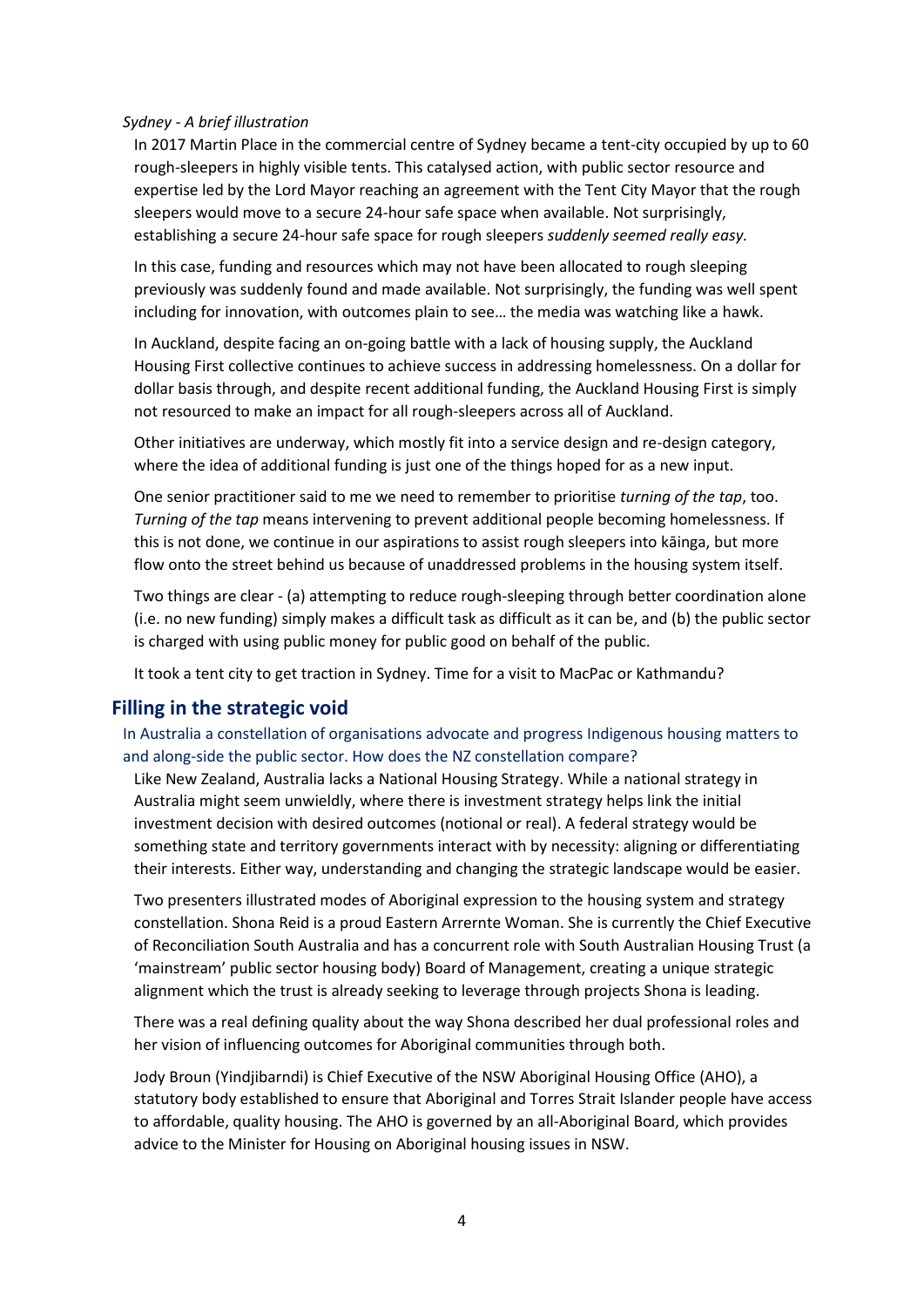In addition, the AHO manages and coordinates an annual capital works program, along with developing and implementing financial and resourcing strategies. This is an example of a mainstream public service entity with Aboriginal leadership for Aboriginal communities and outcomes. Importantly, the organisation is resourced to fund and undertake its own programme of capital works under its own strategic leadership and direction.

Collectively and separately these examples suggest where we could head with the idea of an Auckland Māori Housing Commission and Commissioner. It is no longer the case that Māori housing and whānau outcomes are too well hidden or the cohort not large enough for a specialised independent service and operational capacity to not be a potential game-changer.

# **Cultural competency and compliance**

"Reconciliation starts with our-selves, then with others" - a good starting point in New Zealand. Cultural incompetence can be a huge barrier to Indigenous outcomes, while strong cultural competence creates conditions for change. In between a lack of competence and strong competence is *learning and introspection* – understanding our own personal positions.

Cultural competence emerged consistently throughout the Darwin conference. In the public sector it enables a new alignment of aspirations, building actual capacity and capability in understanding issues sufficiently to recognise, pursue and implement change options.

#### Turning public criticism into change in the public sector

Representatives of the *Victorian Department of Health and Human Services* presented on their response to a highly critical Ombudsman's investigation into maintenance claims (2017).

*"An internal multi-disciplinary team was charged with designing solutions to implement 18 Ombudsman recommendations, all of which were accepted by the department. The team combines decades of community services operational experience and public policy across a diversity of settings. This enabled a re-think in the design of operational guidance ..."*

The team *"put a recognition of the … workforce and practice firmly on the departmental agenda."*

There was a defiant courage in this mainstream government entity facing concerted criticism in the public sphere and turning it into a valuable process or engagement and growth opportunity.

Is a review of public housing management in New Zealand required to drive change… has it been done already? What operational changes have followed the new 'social objectives'?

# **Real universal policy hurdles**

Putting strategy ahead of policy, *policy limbo*, and plans & processes without historic dimensions The idea of 'policy-limbo' described at the conference articulates some key issues we face with the implementation of the Kāinga plan and other advocacy.

There isn't any balance in the equation 'advocacy in – new policy out' when it comes to housing Māori, and Treaty issues. This is not a new phenomenon but it is useful to pause and recognise the structural and political barriers to progressing policy and operational change in government – the characteristics of *policy limbo*. The Australian context highlighted that these barriers are softening through a change from imposed policy to negotiated outcomes – is this true in NZ? -

#### "The time for imposing policy is over, and the time for informed development has begun"

Many advocates have concerned themselves with the idea of a social mandate to operate of organisations like HNZ and Kāinga Ora, and issues of community voice and aspirations.